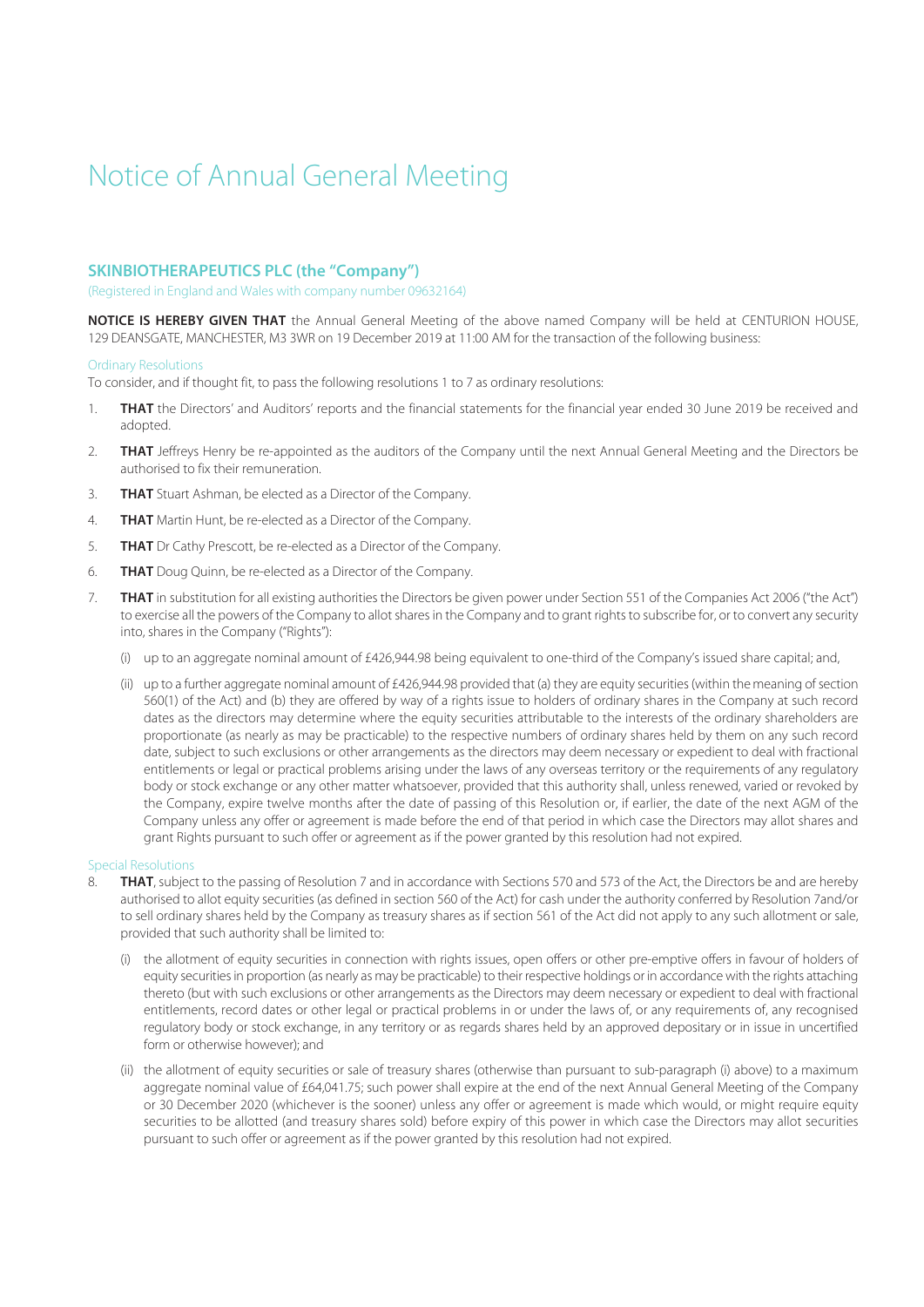- 9. **THAT**, subject to the passing of Resolution 7, and in addition to the power contained in Resolution 8 above, the Directors be and are hereby authorised, pursuant to sections 570 and 573 of the Act to allot equity securities (as defined in section 560 of the Act) for cash, either under the authority conferred by Resolution 7 and/or to sell ordinary shares held by the Company as treasury shares as if section 561(1) of the Act did not apply to any such allotment or sale, provided that such authority shall be limited to:
	- (i) the allotment of equity securities or sale of treasury shares, up to a maximum aggregate of £64,041.75; and
	- (ii) used only for the purposes of financing (or refinancing, if the power is to be exercised within six months after the date of the original transaction) a transaction which the Directors determine to be an acquisition or other capital investment of a kind contemplated by the Statement of Principles on Disapplying Pre-Emption Rights most recently published by the Pre-Emption Group prior to the date of this Notice of Annual General Meeting, such power shall expire at the end of the next Annual General Meeting of the Company or 30 December 2020 (whichever is the sooner) unless any offer or agreement is made which would, or might require equity securities to be allotted (and treasury shares sold) before expiry of this power in which case the Directors may allot securities pursuant to such offer or agreement as if the power granted by this resolution had not expired.

By Order of the Board

**Doug Quinn** Reqistered Office **Doug Quinn** Company Secretary 15 Silk House

Park Green and the state of the state of the state of the state of the state of the state of the state of the state of the state of the state of the state of the state of the state of the state of the state of the state of Macclesfield **Macclesfield** Dated 26 November 2019<br>
England
SK11 7QJ SK11 7QJ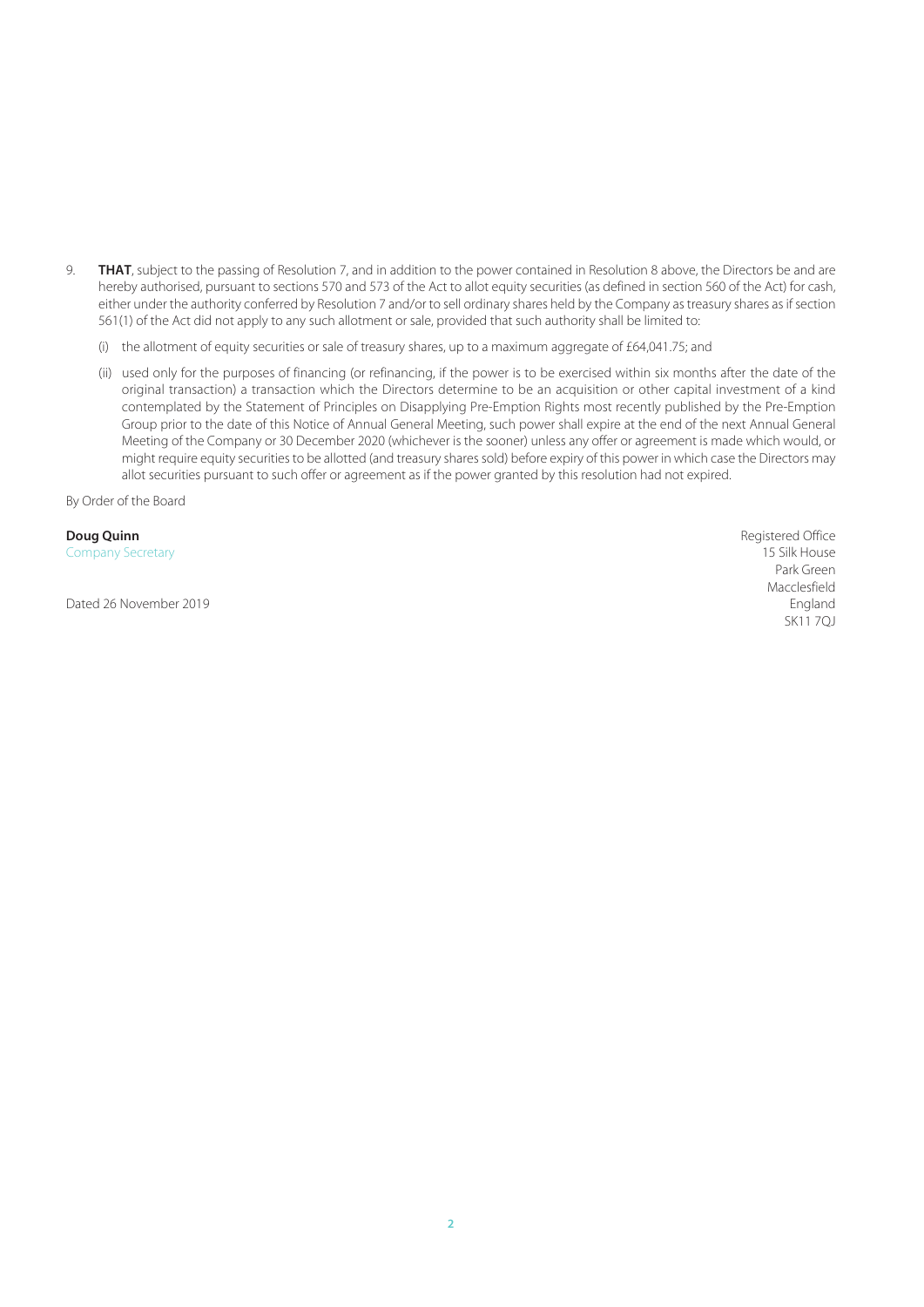## Notes to the AGM notice

#### Resolution 1 – To receive the Annual Report and Financial Statements

The Directors are required to present the financial statements, Directors' Report and Auditor's Report to the meeting. These are contained in the Company's Annual Report for the year ended 30 June 2019 (the "Annual Report"). A resolution to receive the Annual Report is proposed as an ordinary resolution.

## Resolution 2 – Re-appointment and remuneration of Auditor

At each meeting at which the Company's financial statements are presented to its shareholders, the Company is required to appoint an auditor to serve until the next such meeting. The Board, on the recommendation of the Audit Committee, recommends the re-appointment of Jeffreys Henry. The Resolution also authorises the directors to fix the auditor's remuneration.

## Resolutions 3-6 – Re-election and election of Directors

The Company's Articles of Association require that any director that has not been re-elected at either of the preceding three annual general meetings shall retire and offer themselves for re-election by shareholders. Notwithstanding this requirement, the Directors have determined that each of them will stand for re-election on an annual basis in accordance with recommended best practice and in line with the principles of the UK Corporate Governance Code. As Stuart Ashman has been appointed as a director since the last AGM, he will retire and offer himself for election by the shareholders for the first time.

### Resolution 7 – Authority to allot shares

The authority sought by this resolution is for the Directors to be authorised to allot Ordinary Shares up to two-thirds of the Company's current issued share capital at the date of this notice. Paragraph (i) of the resolution will give the Directors a general authority to allot up to an aggregate nominal value of £426,944.98 being the equivalent of one-third of the Company's issued ordinary share capital at the date of this notice. This is in accordance with the Investment Association Share Capital Management Guidelines. In addition, the guidelines permit the authority to extend to a further third of the issued share capital, where any such shares allotted using this additional authority are in connection with a rights issue. Paragraph (ii) of the resolution proposes this additional authority be granted to the Directors.

The Directors are seeking the annual renewal of this authority in accordance with best practice and to ensure the Company has maximum flexibility in managing its capital resources. The authorities in this Resolution will lapse at the conclusion of the next AGM or twelve months after the passing of the Resolution if earlier save for conditions set out in the Resolution.

#### Resolutions 8 and 9 – Authority to disapply pre-emption rights

Resolutions 8 and 9 are special resolutions which, if passed, will enable the Directors to allot shares in the Company, or to sell any shares out of treasury, for cash, without first offering those shares to existing shareholders in proportion to their existing shareholdings. In March 2015, the Pre-Emption Group published a revision of its Statement of Principles. In addition to restating the customary 5% limit on the issuance of shares for cash on a non pre-emptive basis, the 2015 Statement of Principles introduced greater flexibility for companies to undertake non pre-emptive issues for cash in connection with acquisitions and specified capital investments. This relaxation allows companies the opportunity to finance expansion opportunities as and when they arise. The 2015 Statement of Principles provides that a company may now seek power to issue on a non pre-emptive basis for cash equity securities representing: (i) no more than 5% of the company's issued ordinary share capital in any one year; and (ii) no more than an additional 5% of the company's issued ordinary share capital provided that such additional power is only used in connection with an acquisition of specified capital investment. In line with best practice, the Company has structured its pre-emption disapplication request as two separate resolutions.

If Resolution 8 is passed, it will permit Directors to allot ordinary shares on a non-pre-emptive basis and for cash (otherwise than in connection with a rights issue or similar pre-emptive issue) up to a maximum nominal amount of £64,041.75. This amount represents 5% of the Company's issued ordinary share capital as at 25 November 2019 (being the latest practicable date prior to publication of this document). This resolution will permit the Directors to allot any such shares for cash in any circumstances (whether or not in connection with an acquisition or specified capital investment).

If Resolution 9 is passed, it will allow the Directors an additional power to allot ordinary shares on a non-pre-emptive basis and for cash up to a further maximum nominal amount of £64,041.75. This amount represents 5% of the Company's issued ordinary share capital as at 25 November 2019 (being the latest practicable date prior to publication of this document). The Directors shall use any power conferred by Resolution 9 only in connection with an acquisition or specified capital investment which is announced contemporaneously with the issue, (or which has taken place in the preceding six-month period and is disclosed in the announcement at the time).